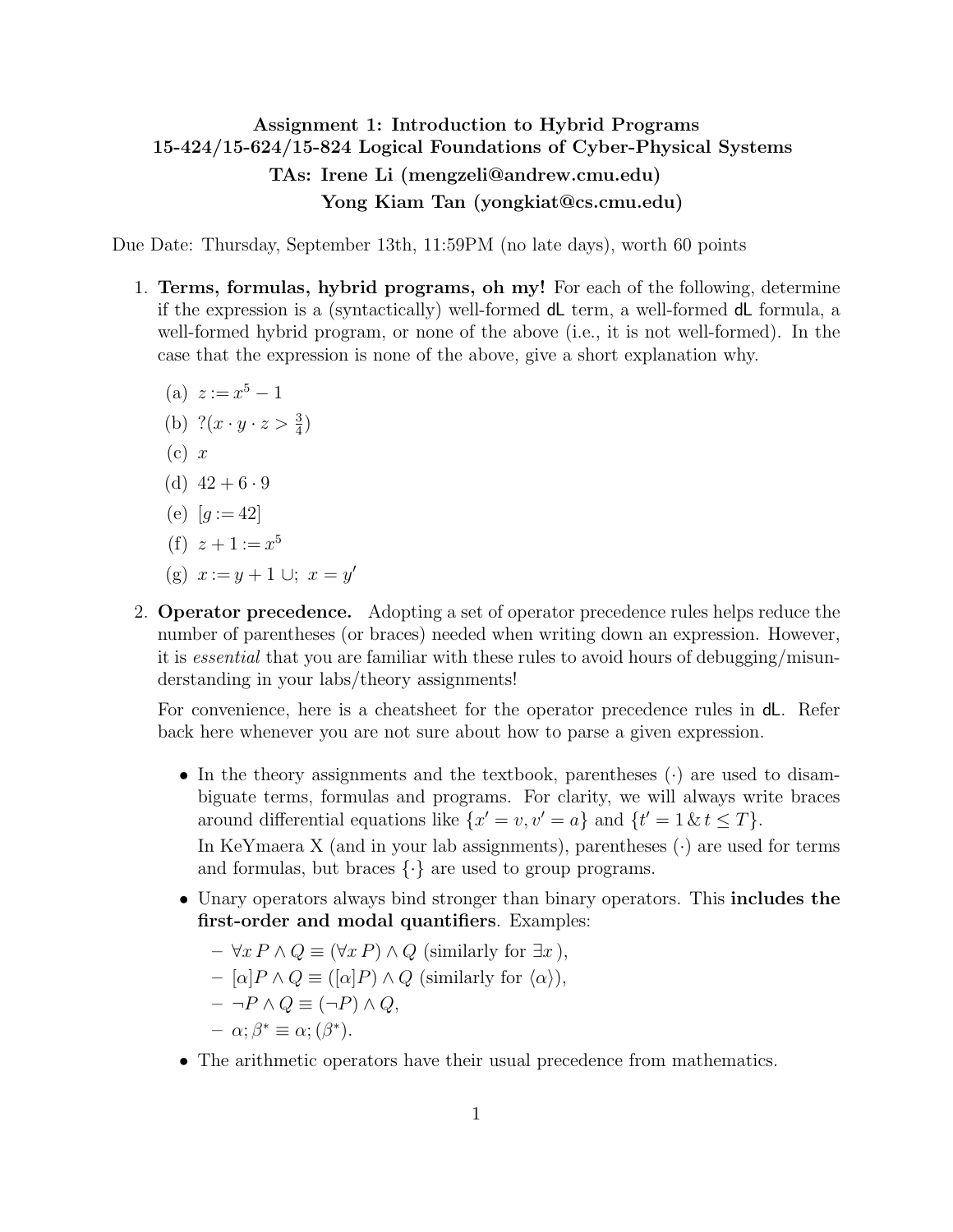- The binary logical connective ∧ binds stronger than ∨, which in turn binds stronger than  $\rightarrow, \leftrightarrow$ . To avoid confusion, there is no default binding precedence between  $\rightarrow$  and  $\leftrightarrow$ . Explicit disambiguating parentheses are required when these appear in sequence. Examples:
	- $-P \wedge Q \vee R \equiv (P \wedge Q) \vee R$
	- $-P \rightarrow Q \leftrightarrow R$  is considered illegal, and must be disambiguated either as  $(P \to Q) \leftrightarrow R$  or  $P \to (Q \leftrightarrow R)$ .
- Hybrid program operator ; binds tighter than ∪. Example:

 $- \alpha$ ;  $\beta \cup \gamma \equiv {\alpha; \beta} \cup \gamma$ 

• All arithmetic operators  $+,-$ , associate to the left. All logical and program operators associate to the right. In particular, implication  $(\rightarrow)$  associates to the right. Examples:

$$
- a - b - c \equiv (a - b) - c
$$
  

$$
- P \to Q \to R \equiv P \to (Q \to R).
$$
  

$$
- \alpha; \beta; \gamma \equiv \alpha; (\beta; \gamma).
$$

Although many of these operators satisfy an associativity law (e.g.,  $a + (b + c) =$  $(a+b)+c$ , it is important to know their default associativity because that is also how KeYmaera X parses expressions.

For this question, you will practice applying the above precedence rules. For each formula/program below, add parentheses/braces indicating the correct binding for the connectives.

(a)  $[y := 5]x = 3 \vee x = 5 \rightarrow x + 1 = 6$ 

(b) 
$$
\exists x \, x = 5 \to x + 1 = 6 \to x = 1
$$

(c) 
$$
[x := 5; y := y + x \cup \{x' = v, v' = a \& v = -1 \lor v = 1 \land v = 2\}]x > 0
$$

3. Evolve nondeterministically! This question will test your understanding of nondeterministic evolution.

$$
\beta \stackrel{\text{def}}{=} x := x_0; v := v_0; t := 0; \{x' = v, v' = a, t' = 1 \& v \ge 0\}; ?v = 0
$$

Intuitively, hybrid program  $\beta$  first sets the initial values of x, v to  $x_0, v_0$ , and the initial value of the clock variable t to 0. It then runs the differential equations (where  $a$  is a constant acceleration) subject to the evolution domain constraint  $v \geq 0$ . Finally, it tests that  $v = 0$  at the end of the run.

(a) Assume that  $a < 0 \wedge v_0 \geq 0$ . At the end of a run of hybrid program  $\beta$ , what is the value of t as a function of  $x_0$ ,  $v_0$ , and a?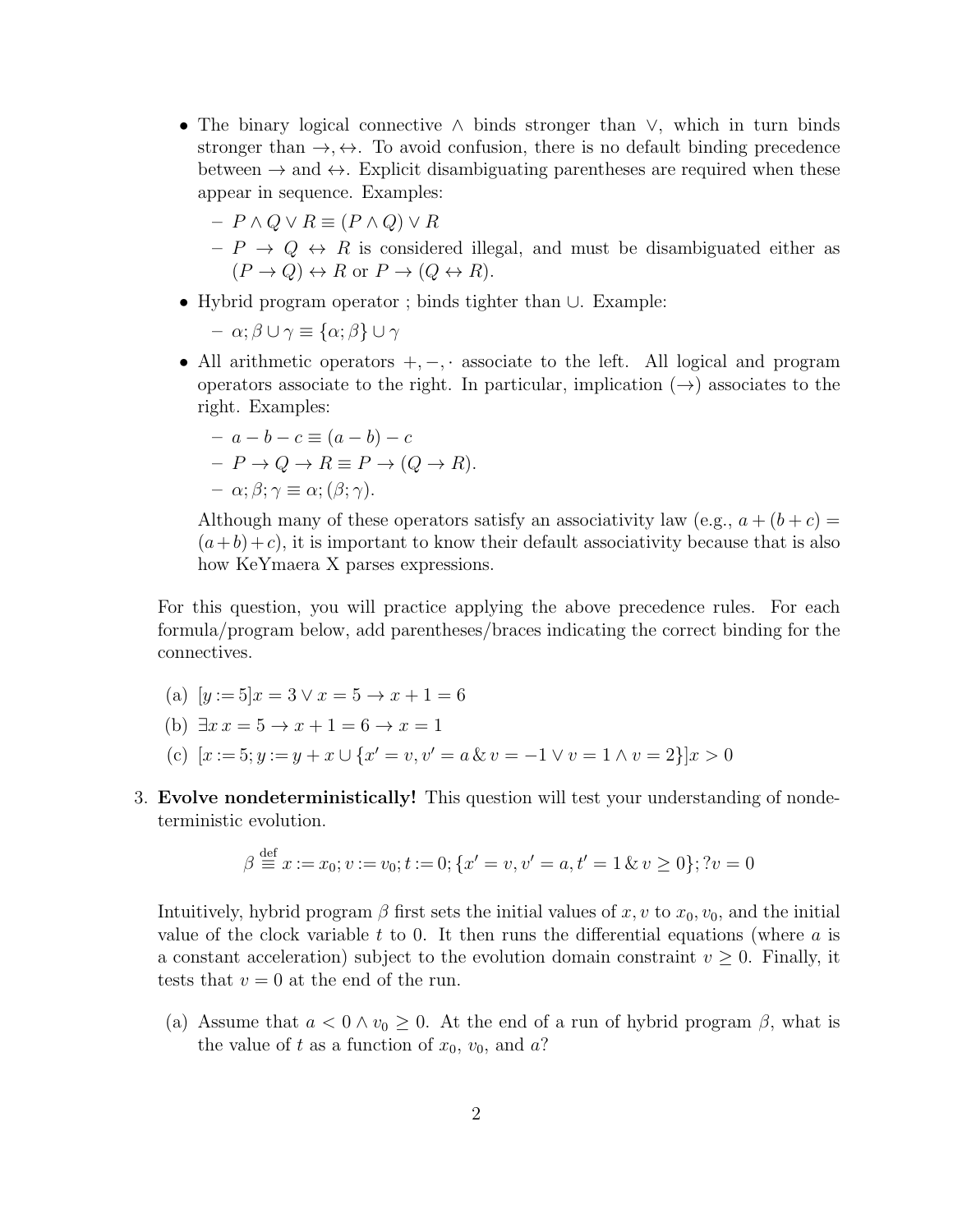Let us modify our program a little by removing the test:

$$
\gamma \stackrel{\text{def}}{=} x := x_0; v := v_0; t := 0; \{x' = v, v' = a, t' = 1 \& v \ge 0\}
$$

- (b) Again assuming that  $a < 0 \wedge v_0 \geq 0$ , what are the possible values of v at the end of a run of  $\gamma$ ? What about the possible values of t?
- (c) Suppose we assume instead that  $a < 0 \wedge v_0 \leq 0$  ( $v_0$  is less than or equal to zero). What are the possible values of v and t at the end of a run of  $\beta$ ?
- (d) Let us consider some dL formulas that use the above programs  $\beta$  and  $\gamma$ . For each of the following formulas, state whether the formula is valid and give a brief explanation why. (The antecedents correspond to the various sign assumptions on  $a$  and  $v_0$  from the previous parts of this question.)

i.  $a < 0 \wedge v_0 \geq 0 \rightarrow [\beta]v = 0$ ii.  $a < 0 \wedge v_0 < 0 \rightarrow \beta | v = 0$ iii.  $a < 0 \wedge v_0 < 0 \rightarrow \langle \beta \rangle v = 0$ iv.  $a < 0 \wedge v_0 \geq 0 \rightarrow |\gamma| v = 0$ v.  $a < 0 \wedge v_0 > 0 \rightarrow \langle \gamma \rangle v = 0$ 

Hint: Carefully review the semantics of differential equations with evolution domain constraints  $\{x' = f(x) \& Q\}.$ 

- 4. Search for the truth! Determine whether each of the following formulas is valid/satisfiable/unsatisfiable. If the formula is satisfiable, describe the set of states in which it is satisfiable. If it is unsatisfiable, briefly explain why.
	- (a)  $\forall x \langle \{x' = c\} \rangle x > 0$
	- (b)  $[?x > 0; x := -x]x < 0$
	- (c)  $\langle \{z' = -c \& z > 0\}; \{z' = c \& z < 0\} \rangle z = k$
- 5. Find a program!
	- (a) Write down a program  $\alpha$  that makes the formula  $\forall z (x = z \rightarrow [\alpha]x > z)$  valid.
	- (b) Write down a program  $\alpha$  that makes the following formula satisfiable, but not valid:  $\alpha | z > 5$
	- (c) Write down a program  $\alpha$  that makes the formula  $\forall x \forall y \langle \alpha \rangle x = y$  valid. The program may mention  $x$  but not  $y$ .
- 6. Define an operator! The primitive operators of hybrid programs can be used to define more complex operators. For example, the if-then-else statements can be defined as follows:

if *Q* then 
$$
\alpha
$$
 else  $\beta \stackrel{\text{def}}{=} ?Q; \alpha \cup ?\neg Q; \beta$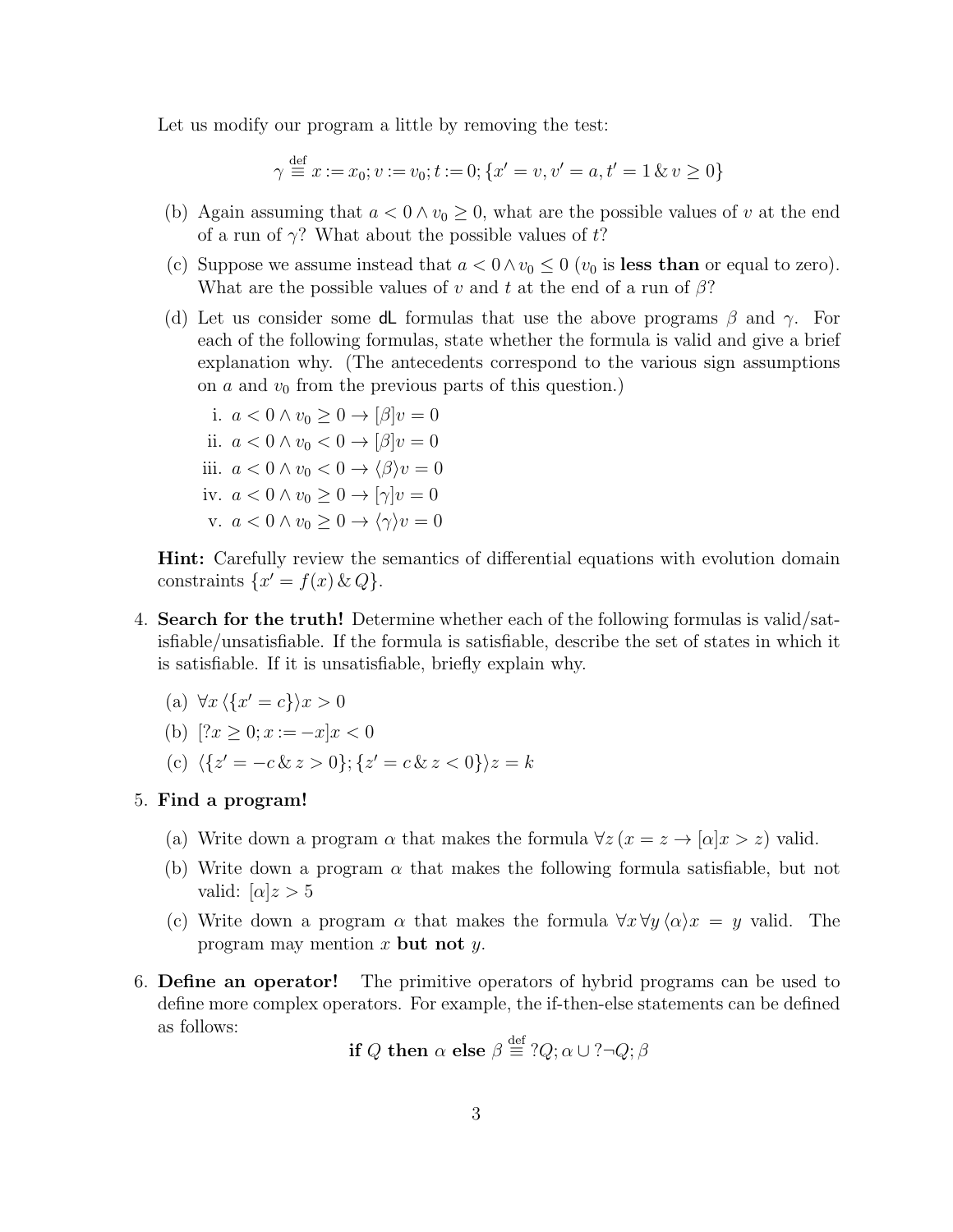(a) Define the *n*-ary switch statement which runs program  $\alpha_i$  if formula  $P_i$  is true and chooses nondeterministically if multiple conditions are true:

```
switch {
      case P_1 : \alpha_1case P_2 : \alpha_2.
.
.
      case P_n: \alpha_n}
```
(b) Suppose we added a catch-all case to the switch with a fallback program  $\beta$ :

```
switch {
         .
.
.
        case \overline{\ } : \beta}
```
Change your definition so that only  $\alpha_i$  corresponding to the first true condition  $P_i$  executes. If none of the  $P_i$ 's are true, then execute the fallback program  $\beta$ .

7. Build a model in SPACE! In Theory 0 we considered the problem of docking a lander with a stationary mothership.